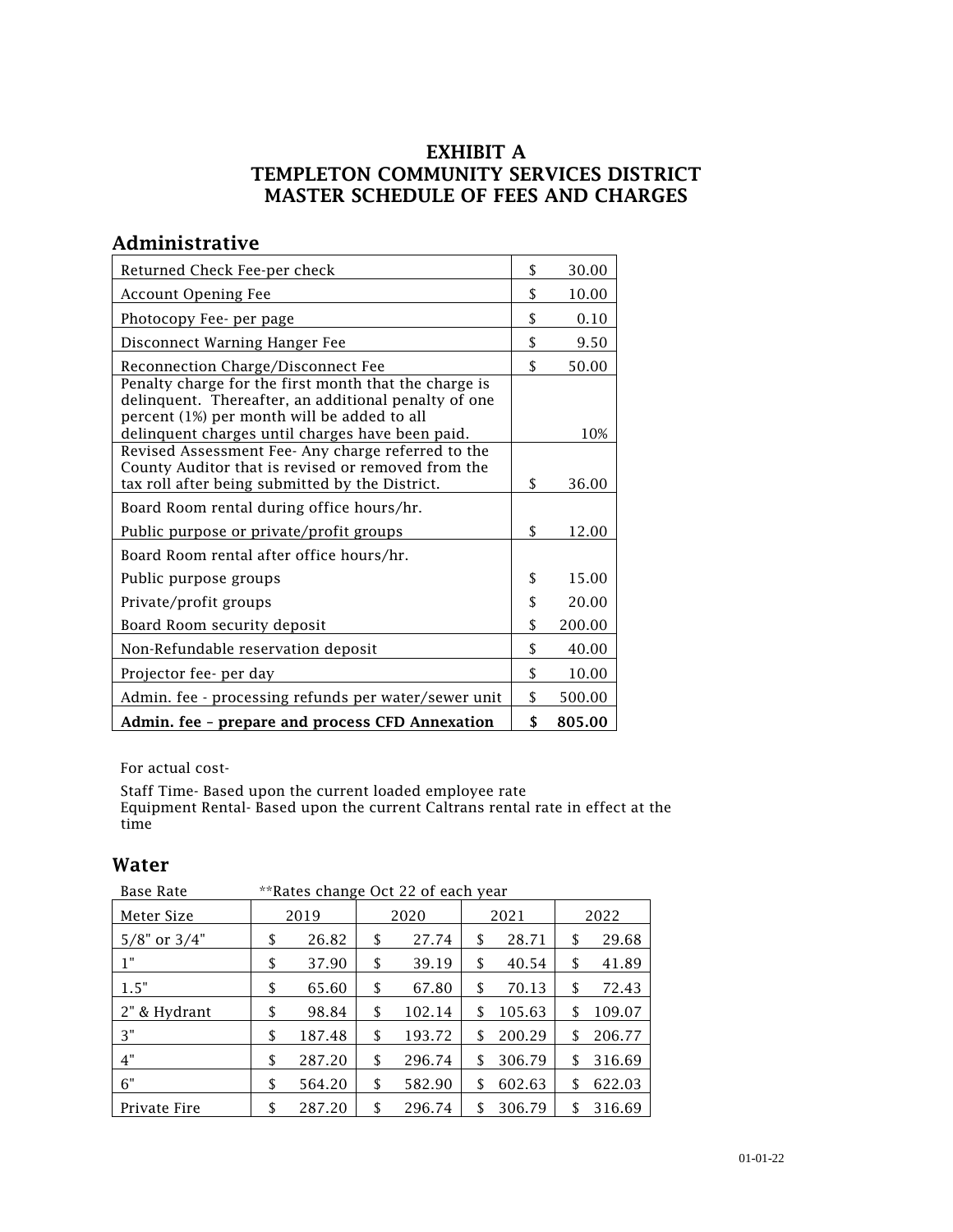| Usage Rate                                                                           |     |      |            |            |    |      |
|--------------------------------------------------------------------------------------|-----|------|------------|------------|----|------|
| Tier 1: 0-10                                                                         | \$  | 1.30 | \$<br>1.33 | \$<br>1.37 | S  | 1.41 |
| Tier 2: 11-14                                                                        | \$  | 2.59 | \$<br>2.64 | \$<br>2.70 | \$ | 2.76 |
| Tier 3: 15-20                                                                        | \$  | 2.99 | \$<br>3.14 | \$<br>3.29 | \$ | 3.45 |
| Tier $4:21+$                                                                         | \$. | 3.71 | \$<br>3.89 | \$<br>4.08 | \$ | 4.28 |
| Drought Rates* - Applicable to a Level 3 water cutback as declared by<br><b>TCSD</b> |     |      |            |            |    |      |
| Tier 1: 0-10                                                                         | \$  | 1.61 | \$<br>1.65 | \$<br>1.69 | \$ | 1.73 |
| Tier 2: 11-14                                                                        | \$  | 3.05 | \$<br>3.08 | \$<br>3.12 | S  | 3.17 |
| Tier 3: 15-20                                                                        | \$  | 3.22 | \$<br>3.37 | \$<br>3.54 | \$ | 3.71 |
| Tier $4:21+$                                                                         | \$  | 4.77 | \$<br>4.99 | \$<br>5.24 |    | 5.50 |

|                                                                                                                  |                              | Eff. Jan 1, 2022 |
|------------------------------------------------------------------------------------------------------------------|------------------------------|------------------|
| Water Impact Fee-Res & Com./575 gpd                                                                              | \$38,171.00                  | \$41,225.00      |
| ADU Water Impact Fee                                                                                             | \$7,302.00                   | \$7,886.00       |
| Water Availability Letter                                                                                        | \$<br>118.00                 |                  |
| Will Serve Letter Application                                                                                    | \$<br>350.00                 |                  |
| Minimum Plan Review                                                                                              | \$<br>75.00                  |                  |
| Back Flow Prevention Fee- per month                                                                              | \$<br>1.00                   |                  |
| Underground Inspection Fee                                                                                       | \$<br>280.00                 |                  |
| Deposit- Construction Fire Hydrant Meter                                                                         | \$<br>750.00                 |                  |
| Fire Hydrant Installation Fee                                                                                    | \$<br>20.00                  |                  |
| One-time Administrative Fee                                                                                      | \$<br>30.00                  |                  |
| Riparian Agreement- Actual cost/deposit required<br>Mainline Extension Agreement-Actual cost/deposit<br>required |                              |                  |
| New Meter Installation 5/8"-1"                                                                                   | \$<br>750.00                 |                  |
| New Meter Installation-1.5"-2"                                                                                   | \$1,000.00                   |                  |
| Existing Meter Upsize Installation 5/8"to 1"                                                                     | \$<br>100.00                 |                  |
| Existing Meter Upsize Installation 5/8" to 1.5"                                                                  | \$<br>425.00                 |                  |
| Existing Meter Upsize Installation 5/8"to 2"                                                                     | $\mathbf{\hat{S}}$<br>535.00 |                  |
| Installation of add'l meter in order to split service<br>into two metered connections. Plus \$375 for ea.        |                              |                  |
| Add'l meter installed                                                                                            | \$<br>750.00                 |                  |
| Water Conservation Retrofit Program Fee- 3 units                                                                 |                              |                  |
| or less.                                                                                                         | \$<br>400.00                 |                  |
| Water Conservation Retrofit Program Fee- more                                                                    |                              |                  |
| than 3 units.                                                                                                    | \$<br>800.00                 |                  |

### SEWER

\*\*Rates change Oct 22 of each year

|                | 2019    | 2020    |
|----------------|---------|---------|
| Monthly Charge | \$65.32 | υı<br>. |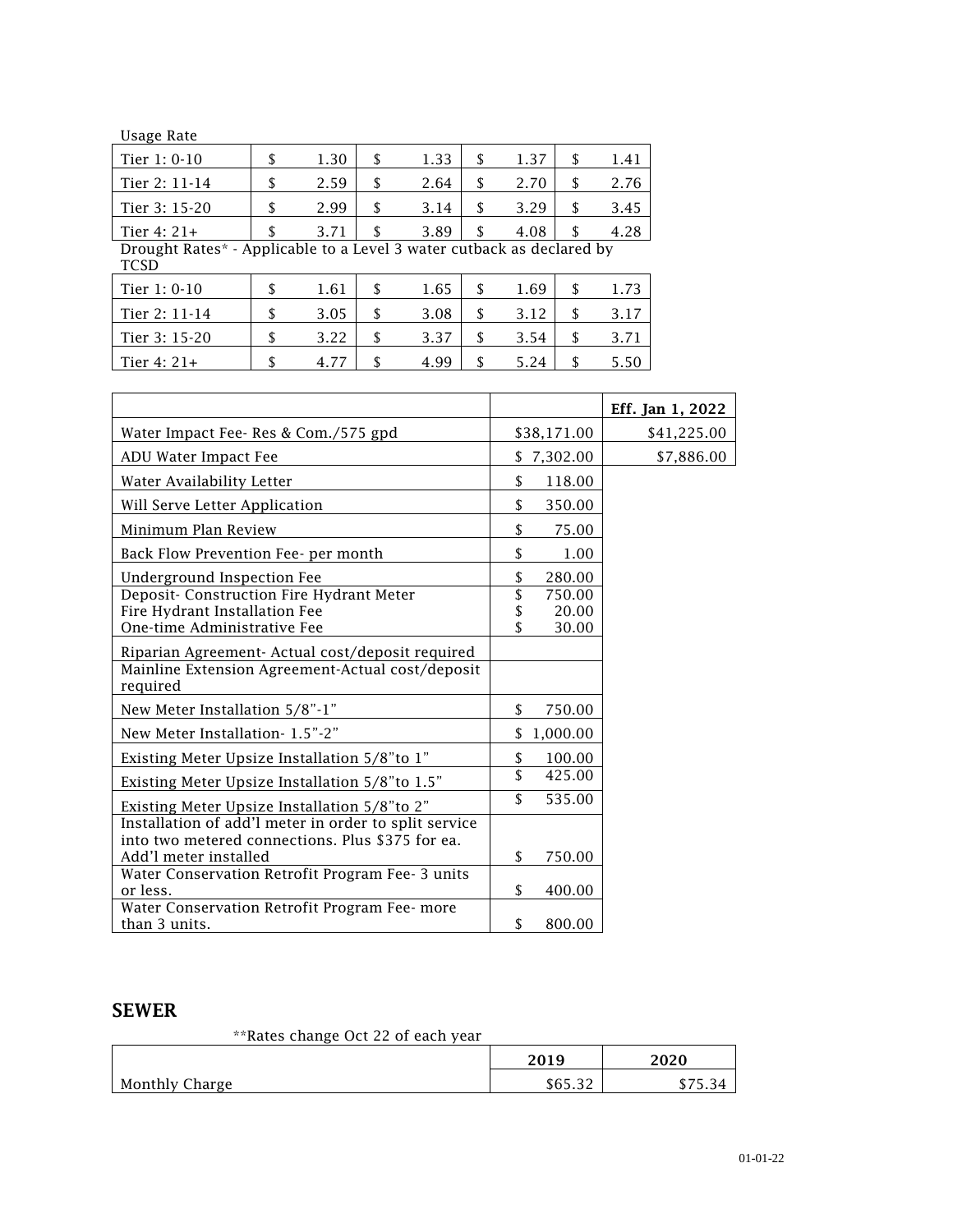|                                                      | 2019           | 2020             |
|------------------------------------------------------|----------------|------------------|
| Monthly Base Fee                                     | \$65.32        | \$75.34          |
| \$/HCF over 5 units                                  | \$5.90         | \$6.66           |
|                                                      |                | Eff. Jan 1, 2022 |
| Sewer Impact Fee-Residential & Commercial/176<br>gpd | \$9,890.00     | 10,681.00<br>S   |
| ADU Sewer Impact Fee                                 | 6,181.00<br>S. | 6,675.00<br>S    |
| Underground Inspection Fee                           | 280.00         |                  |

## DRAINAGE

| Drainage Facility Fees- Area 1 per Master Plan/acre | 940.00     |
|-----------------------------------------------------|------------|
| Drainage Facility Fees- North Main St. Industrial   |            |
| Area/acre                                           | \$1.500.00 |
| Drainage Maintenance Fee-Per residence or 7,500     |            |
| sf of developed area/month                          | 1 60       |

### SOLID WASTE

| Service              |          |
|----------------------|----------|
| Residential*         |          |
| 32 gal cart - 1/week | \$29.99  |
| 65 gal cart - 1/week | \$42.98  |
| 95 gal cart - 1/week | \$47.70  |
|                      |          |
| Commercial           |          |
| 32 gal cart - 1/week | \$29.28  |
| 65 gal cart - 1/week | \$42.28  |
| 95 gal cart - 1/week | \$47.01  |
|                      |          |
| 1.5 yd bin - 1/week  | \$109.03 |
| 1.5 yd bin - 2/week  | \$201.95 |
| 1.5 yd bin - 3/week  | \$295.13 |
| 1.5 yd bin - 4/week  | \$388.22 |
| 1.5 yd bin - 5/week  | \$481.26 |
|                      |          |
| 2 yd bin - 1/week    | \$123.67 |
| 2 yd bin - 2/week    | \$231.47 |
| 2 yd bin - 3/week    | \$338.78 |
| 2 yd bin - 4/week    | \$446.55 |
| 2 yd bin - 5/week    | \$554.10 |
|                      |          |
| 3 yd bin - 1/week    | \$153.35 |
| 3 yd bin - 2/week    | \$288.37 |
| 3 yd bin - 3/week    | \$423.34 |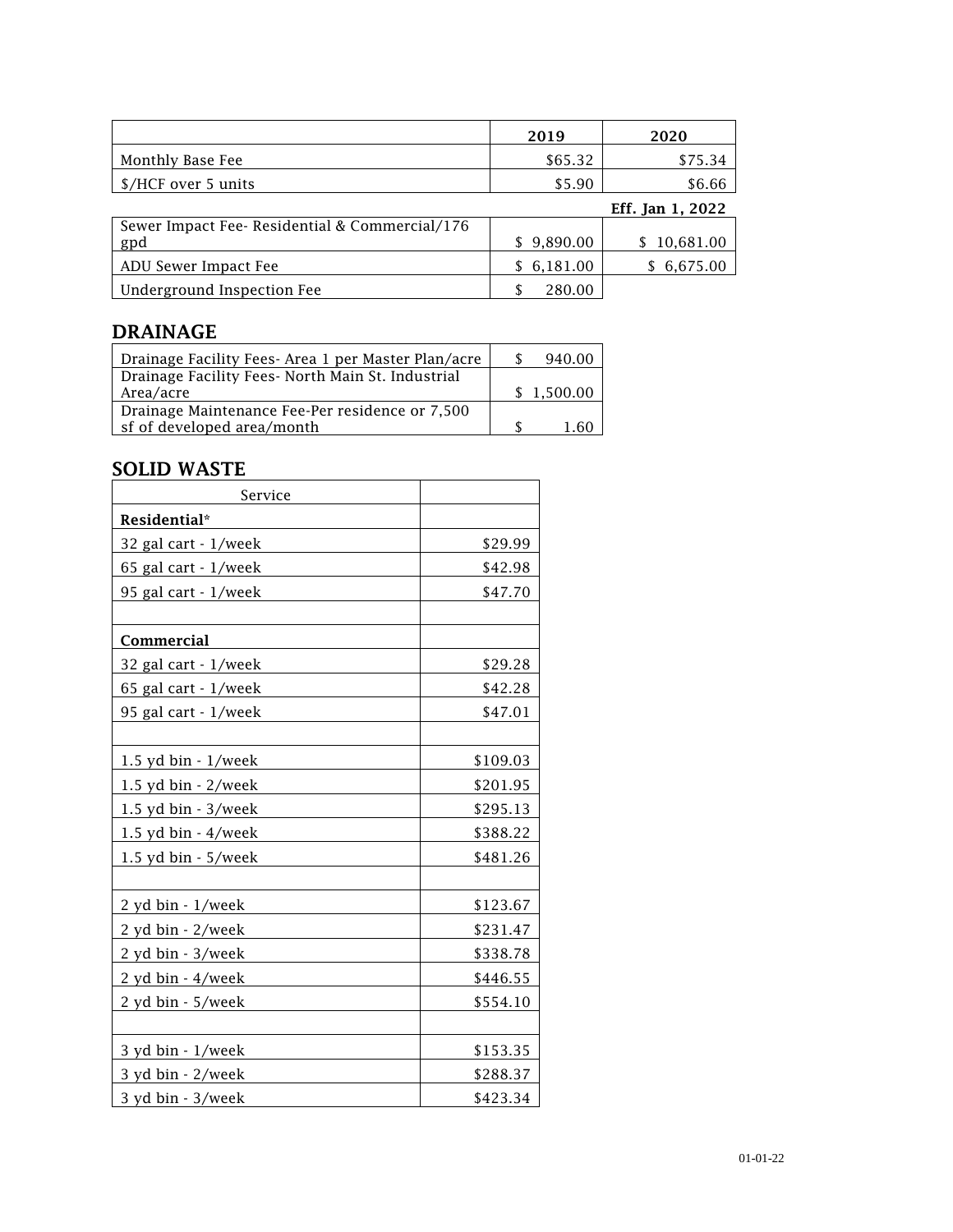| 3 yd bin - 4/week | \$562.23   |
|-------------------|------------|
| 3 yd bin - 5/week | \$698.72   |
|                   |            |
| 4 yd bin - 1/week | \$183.23   |
| 4 yd bin - 2/week | \$350.44   |
| 4 yd bin - 3/week | \$513.18   |
| 4 yd bin - 4/week | \$679.14   |
| 4 yd bin - 5/week | \$843.12   |
|                   |            |
| 6 yd bin - 1/week | \$230.69   |
| 6 yd bin - 2/week | \$440.65   |
| 6 yd bin - 3/week | \$598.09   |
| 6 yd bin - 4/week | \$872.94   |
| 6 yd bin - 5/week | \$1,085.97 |
| Rent-A-Bin        |            |
| 2 yd bin          | \$63.43    |
| 3 yd bin          | \$80.63    |

\*Includes 65 gal recycling and 95 gal green waste cart;

smaller carts at same rate available if requested

\*\*Plus dump fee (\$63.03, proposed \$63.43)

\*\*\*Plus dump fee (\$80.11, proposed \$80.63)

\*\*\*\*Plus dump, IWMA and franchise fees

| Service                   |          |
|---------------------------|----------|
| <b>Organics Recycling</b> |          |
| $1.5$ yd bin - $1$ /week  | \$158.24 |
| 1.5 yd bin - 2/week       | \$301.66 |
| 2 yd bin - 1/week         | \$172.61 |
| 2 yd bin - 2/week         | \$330.77 |
| Contaminated Load         | \$36.11  |
|                           |          |
| <b>On-Call Service</b>    |          |
| 2 yd bin/monthly**        | \$20.26  |
| 3 yd bin/monthly***       | \$27.43  |
|                           |          |
| Roll-Off****              |          |
| $10-15$ yard              | 100.02   |
| 25 yard                   | 111.13   |
| 40 yard                   | 122.25   |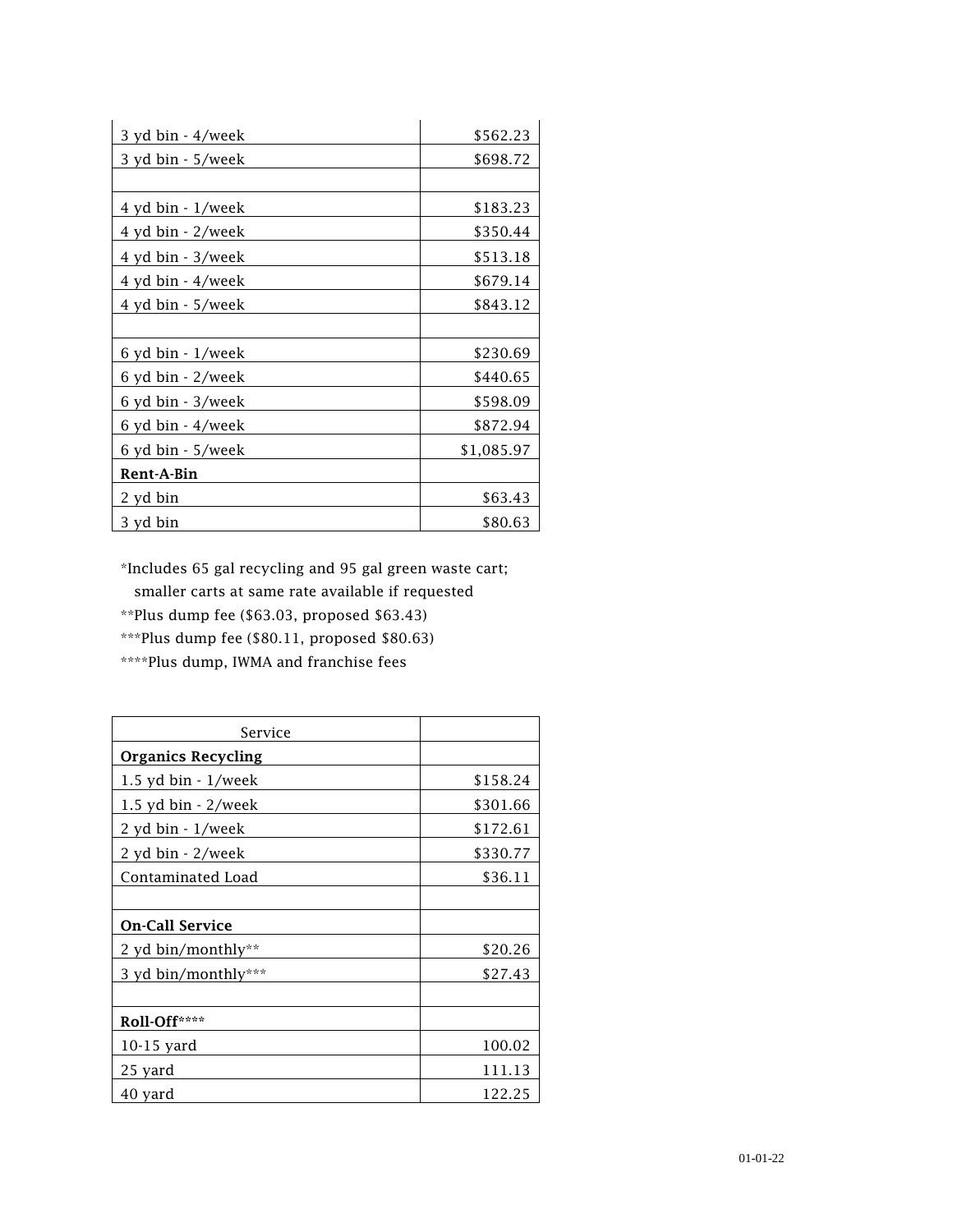| <b>Additional Charges</b> |         |
|---------------------------|---------|
| Appliances                | \$25.98 |
| Container Pick Up         | \$41.78 |
| <b>Container Delivery</b> | \$41.78 |
| Drive in 100-200'         | \$3.79  |
| Drive in 200-300'         | \$7.57  |
| Drive in over 300'        | \$10.95 |
| Extra Pick Up/Call In     | \$4.12  |
| Extra Pick Up/Driver      | \$4.12  |
| Extra Yard/Call In        | \$10.85 |
| Extra Yard/Driver         | \$10.85 |
| Go Back/Commercial        | \$6.93  |
| Go Back/Residential       | \$4.35  |
| Labor/Per Hour            | \$72.20 |
| Lock Bar                  | \$31.45 |
| Lock Bar, Lock & Key      | \$37.78 |
| Mattress/Full             | \$24.09 |
| Mattress/King-Queen       | \$26.40 |
| Mattress/Twin             | \$20.47 |
| Pull-Out Fee              | \$4.22  |
| Refrig/Freezer            | \$50.84 |
| Returned Check Charge     | \$13.30 |
| Tire                      | \$6.05  |
| Tire W/rim                | \$8.37  |
| Unret'd 35g Cart          | \$50.31 |
| Unret'd 65g Cart          | \$69.27 |
| Unret'd 95g Cart          | \$75.41 |
| Walk in Service           | \$2.57  |
| Add'1 GW cart             | \$6.28  |
| Add'1 REC cart            | \$7.99  |
| <b>Unlocking Fee</b>      | \$1.56  |

# FIRE

|                                                                                                      |   |      | Eff. Jan 1, 2022 |      |
|------------------------------------------------------------------------------------------------------|---|------|------------------|------|
| Fire Capital Facilities Charge Res* & Com/sf                                                         |   |      |                  |      |
| single story and $<18'$                                                                              | S | 0.78 |                  | 0.81 |
| two story or $<18'$<br>* ADUs less than 750 sf are exempt from the<br>Fire Capital Facilities Charge | S | 1.43 | S                | 1.49 |
| Residential Fire Sprinkler System Review &<br>Inspection                                             |   |      |                  |      |
| $< 5,000 \text{ SF}$                                                                                 |   |      |                  |      |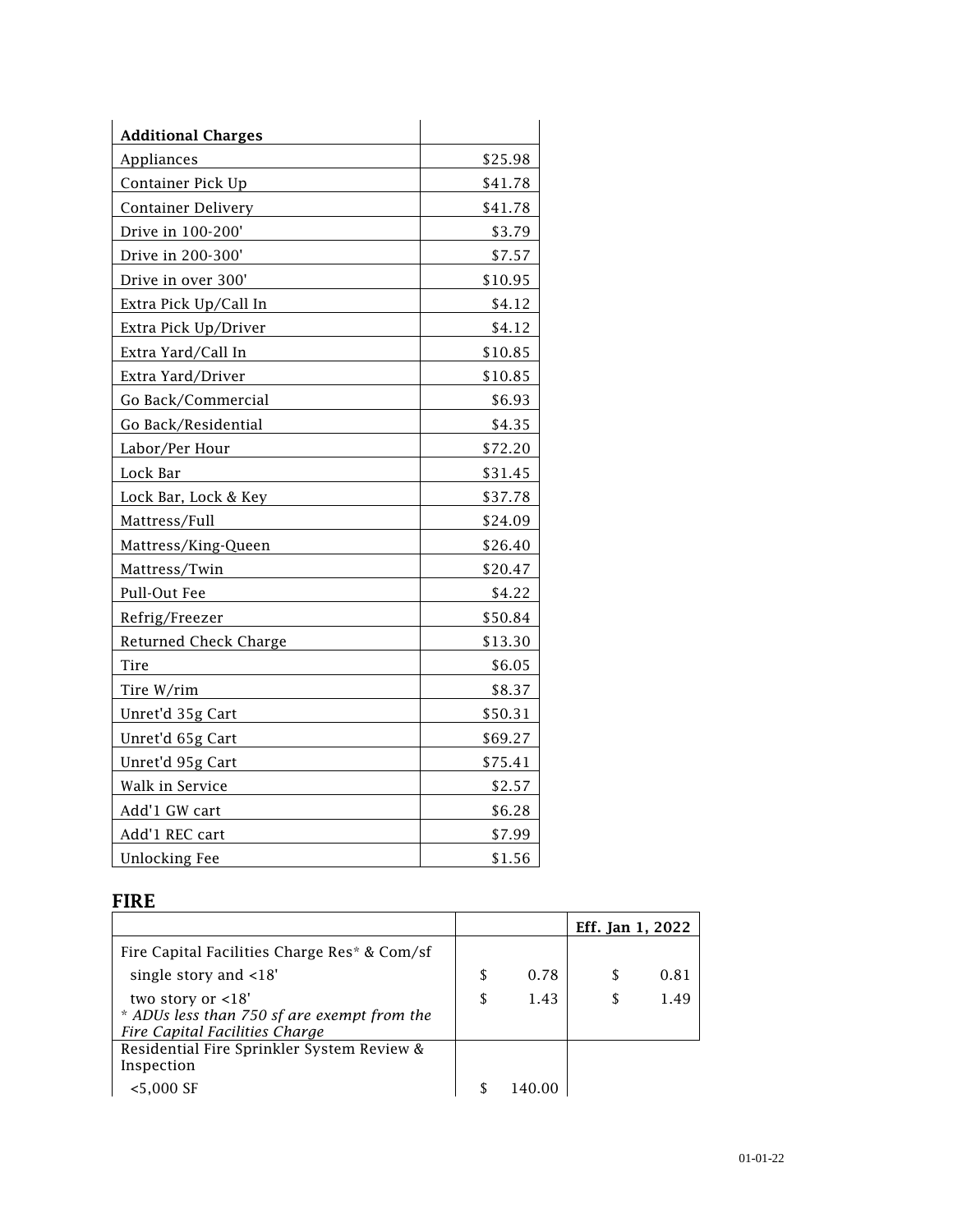| $>5,000$ SF                          | 175.00 |
|--------------------------------------|--------|
| Additional Inspection-minimum charge | 70.00  |
| Fire Plan Review                     | 175.00 |

Commercial Fire Sprinkler Review & Inspection

|                       | <b>Initial 3</b> |        | Add'l      |        |
|-----------------------|------------------|--------|------------|--------|
| <b>Square Footage</b> | Inspections      |        | Inspection |        |
| $1-26,000$ sf         | \$               | 245.00 | \$         | 70.00  |
| 26,001-52,000 sf      | \$               | 280.00 | \$         | 105.00 |
| 52,001-78,000 sf      | \$               | 315.00 | \$         | 140.00 |
| 78,001-104,000 sf     | \$               | 350.00 | S          | 175.00 |
| 104,001-130,000 sf    | \$               | 385.00 | S          | 210.00 |
| 130,001-156,000 sf    | \$               | 420.00 | S          | 245.00 |
| 156,001-182,000 sf    | \$               | 455.00 | \$         | 280.00 |
| 182,001-208,000 sf    | \$               | 490.00 | \$         | 315.00 |
| 208,001-234,000 sf    | \$               | 525.00 | \$         | 350.00 |
| 234,001-260,000 sf    | \$               | 560.00 | \$         | 385.00 |
| 260,001-286,000 sf    | \$               | 595.00 | \$         | 420.00 |
| 286,001-312,000 sf    | \$               | 630.00 | \$         | 455.00 |

| Residential Fire Capital fee prior to January 21, 1991/mo.                                           | S   | 0.84       |
|------------------------------------------------------------------------------------------------------|-----|------------|
| Commercial Fire Capital Fee prior to January 21, 1991 for<br>every 1,800 sf of constructed space/mo. | \$  | 0.84       |
| Hood System- Review of Plans                                                                         | \$  | 70.00      |
| Project Consultation-30 min increments/hr.- 1 hr.<br>minimum                                         | \$  | 70.00      |
| Commercial- On Site Fire Line Underground Inspection                                                 | \$  | 280.00     |
| Commercial Monitoring and Alarm Systems                                                              | \$  | 70.00      |
| Title 19 SFM Fire Clearance Inspection/Licensed Care<br>Inspection/hr.-1 hr. minimum                 | \$. | 70.00      |
| Fire Hydrant Flow Test-30 min increments/hr.- 1 hr.<br>minimum                                       | \$  | 70.00      |
| Tent Permit/Inspection Fee/hr. - 1 hr. minimum                                                       | \$  | 70.00      |
| False Alarm Fee/incident- on the 4th within 12-month<br>period                                       | \$  | 144.00     |
| Firefighter Standby Fee/hr. - 1 hr. minimum                                                          | \$  | 144.00     |
| Fireworks Permit Fee                                                                                 |     | \$1,427.25 |
| Fireworks Clean-Up Deposit                                                                           | \$. | 500.00     |
| Community Facilities District (CFD) Annexation- Actual<br>cost/deposit required                      |     |            |

# PARKS AND RECREATION

|                               |            | Eff. Jan 1, 2022 |
|-------------------------------|------------|------------------|
| Park Facility Fee-Residential | \$5.612.00 | \$ 6,061.00      |
| ADU* Park Facility Fee        | \$4,126.00 | \$4,456.00       |